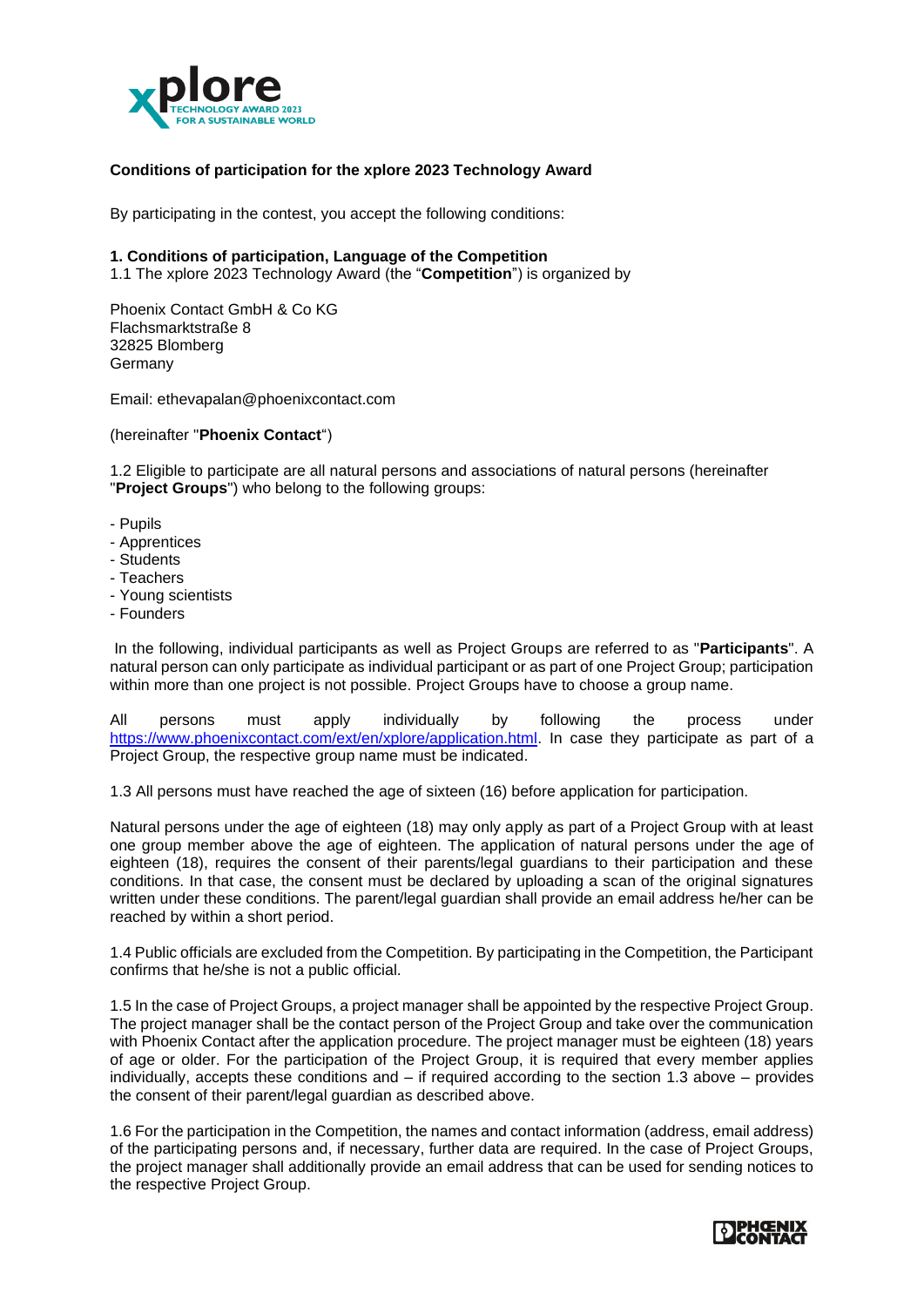

1.7 The communication during the Competition will be in English language.

1.8 The projects are to be carried out by electro-technically trained personnel or under appropriately trained supervision. The participants are responsible for the handling and safety of the electrotechnical equipment.

### **2. Application Period, Project Requirements, Selection and notification of winners**

2.1 Applications can be submitted between the 15. February 2022 and the 1. July 2022, 24:00 German time, under [https://www.phoenixcontact.com/ext/en/xplore/application.html.](https://www.phoenixcontact.com/ext/en/xplore/application.html)

2.2 During the application process, Participants upload a video of 100 seconds with their application, introducing themselves, their vision they would like to participate with. In the video, only English language must be used. The video should present ideas for solutions for a sustainable world (Application Video). The content of the work must not violate applicable law.

2.3 The submitted projects are classified into categories according to their content and evaluated by a selected jury. The jury will select the 100 best projects that will qualify for the realisation phase of the Competition. The basis for the evaluation is in particular the degree of innovation and originality of the ideas. In this phase, the Participants with the best 100 projects will be given the opportunity to realise their ideas until the End of September 2023. The jury will then select the 25 best project results by in particular their innovation, originality, scientific and educational progress, functionality, adequacy of the design and the quality of the presentation. These 25 best project results will be presented before the jury in a nomination phase. The best projects will be determined by the jury as winner[s].

2.4. The Participants will be informed by email immediately if they qualify for the respective next phase and will be kept informed about all upcoming events. The winner[s] will be notified of his[/their] winning by email.

2.5 Participants may revoke participation and withdraw from the Competition at any time. In this case, they lose any claim against Phoenix Contact that may have arisen from their participation. Prizes they already received before withdrawing from the Competition cannot be reclaimed by Phoenix Contact. The Participant shall inform Phoenix Contact about his withdrawal using the contact details provided in section 1.1 above.

## **3. Prizes**

3.1 The Participants having submitted the best 100 projects selected for the realisation phase will be supported with a voucher worth EUR 3,000.00 (three thousand Euros) for the realisation of their project. This voucher can only be redeemed to order products from the online store of Phoenix Contact in the respective region from where the Participant originates. If a Group Project originates from different countries, the order is to be made in the regional shop relevant for the country to which the products shall be shipped. Phoenix Contact will bear the shipping costs.

3.2 Phoenix Contact will invite the Participants having realised the best 25 projects and selected for the nomination phase to present their projects in Bad Pyrmont, Germany to present their projects live. It is possible to present the project online instead. Therefore, travelling is not mandatory to participate in the nomination phase or to receive prizes.

Phoenix Contact pays the travel expenses for each Participant (up to a maximum of 5 persons per Project Group) as well as possible transport costs for the projects to a reasonable extend. according to a separate agreement. Participants under the age of 18 may only travel if accompanied by a parent or guardian. The parent or guardian must pay their own travel expenses.

3.3 The Winner[s] are rewarded with non-cash prizes or fundings. They will be handed over their certificate[s] and prizes during a ceremony in Bad Pyrmont or, in case of remote participation, by post.

3.4 All prizes, in particular the prizes mentioned in this section 3, will not be paid out in cash. They will exclusively be awarded as non-cash prizes and may not be exchanged.

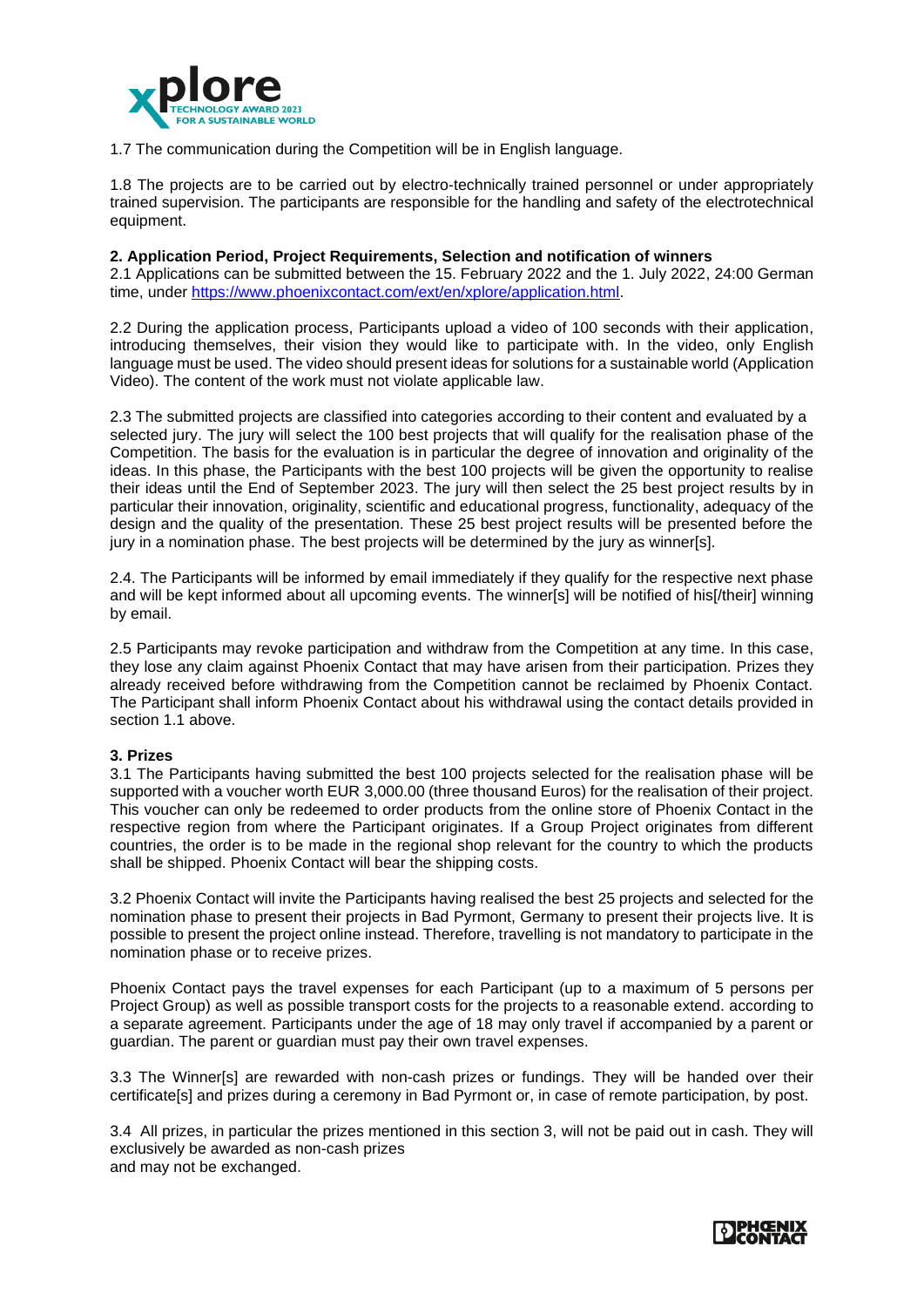

3.5 The Participant undertakes to comply with all applicable laws, in particular anti-bribery and anticorruption laws. In case that Phoenix Contact becomes aware that a Participant violates any such applicable laws, Phoenix Contact shall be entitled to refrain from granting the respective donations or, if the donation was made already, request repayment. Phoenix Contact shall in this case also be entitled to disqualify the Participant according to the following section 4.

# **4. Disqualification from the Competition**

Phoenix Contact is entitled to exclude Participants from the Competition in case of legitimate reasons, such as a breach of these conditions of participation. A legitimate reason exists in particular if the power of representation or a declaration of consent required pursuant to section 1 is missing or in case of another violation of these conditions of participation.

## **5. Modifications of the rules of participation and termination of the competition**

Phoenix Contact reserves the right to modify these rules of participation at any time. Such modifications will be published on the website of the xplore 2023 Technology Award (www.phoenixcontact.com/xplore2023) and communicated to the Participants by email to the email address indicated by them. Each Participant will be granted a reasonable period of time (usually four weeks) to make an express declaration. If the Participant does not make a declaration within this period, the modified conditions will be considered as granted and bind the Participant. Phoenix Contact will inform the Participants about the period and the consequences of its expiration.

In addition, Phoenix Contact reserves the right to terminate or interrupt the Competition at any time, in particular in the case of reasons that would disturb or prevent the orderly course of the Competition.

### **6. Data protection**

Personal data which the Participant communicates to Phoenix Contact or which Phoenix Contact has already stored on the Participant will be used for the purpose of managing the Competition. Further information can be found in the data protection notice.

#### **7. Consent to the use of the Application videos**

7.1 Phoenix Contact intends to publish a selection of the Application videos of the Participants on social media. For this purpose, the Participant agrees to separately declare his consent to the publishing of the videos by Phoenix Contact on the above-mentioned website and to further use the videos and images thereof in illustrations, documentation or for advertising purposes at no charge regardless of the transmission, media and memory technologies used. The aforementioned right of use includes the right to save, edit, publish and reproduce the images as long as this does not obviously lead to disadvantages for the Participants, Phoenix Contact including its Affiliated Companies. Participants should note that in the course of publishing the data on the internet such data may be retrieved worldwide. The Participant has the right to revoke the right of use at any time and to object to a further use of the image data. The revocation must be submitted in writing (including email) to Phoenix Contact GmbH & Co. KG, for the attention of Edmond Thevapalan, Flachsmarktstr. 8, 32825 Blomberg, Germany, Email: ethevapalan@phoenixcontact.com

7.2 If an invention is presented at the contest, it may be considered to be published and may not be registered as patent or utility model anymore. If the Participant intends to protect an invention, it must therefore be registered for a patent or a utility model by the Participants or their legal representatives before its first presentation at the contest. The Participant may object to a publication for the purpose of registering an intellectual property right.

### **8. Copyright and rights of third parties**

The Participant assures that the copyright will be preserved and that his video as well as the developed project is free of any third parties' rights. For the sake of clarification, Phoenix Contact emphasizes that the videos of the participants may not contain any music, images or other media protected by copyright and that the projects may not violate any intellectual property rights (patents, trademarks etc.) of third parties. The Participant and Phoenix Contact undertake to immediately inform each other in writing if third parties assert the violation of intellectual property rights in connection with the respective project, e.g. by using the video or individual images thereof. The Participant assures that all individuals appearing in the video have explicitly consented to the publishing. The Participant will defend himself against any claims of third parties, support Phoenix Contact (as well as its Affiliated Companies, as the case may be) in the defence against such claims - including the assumption of any legal defence costs